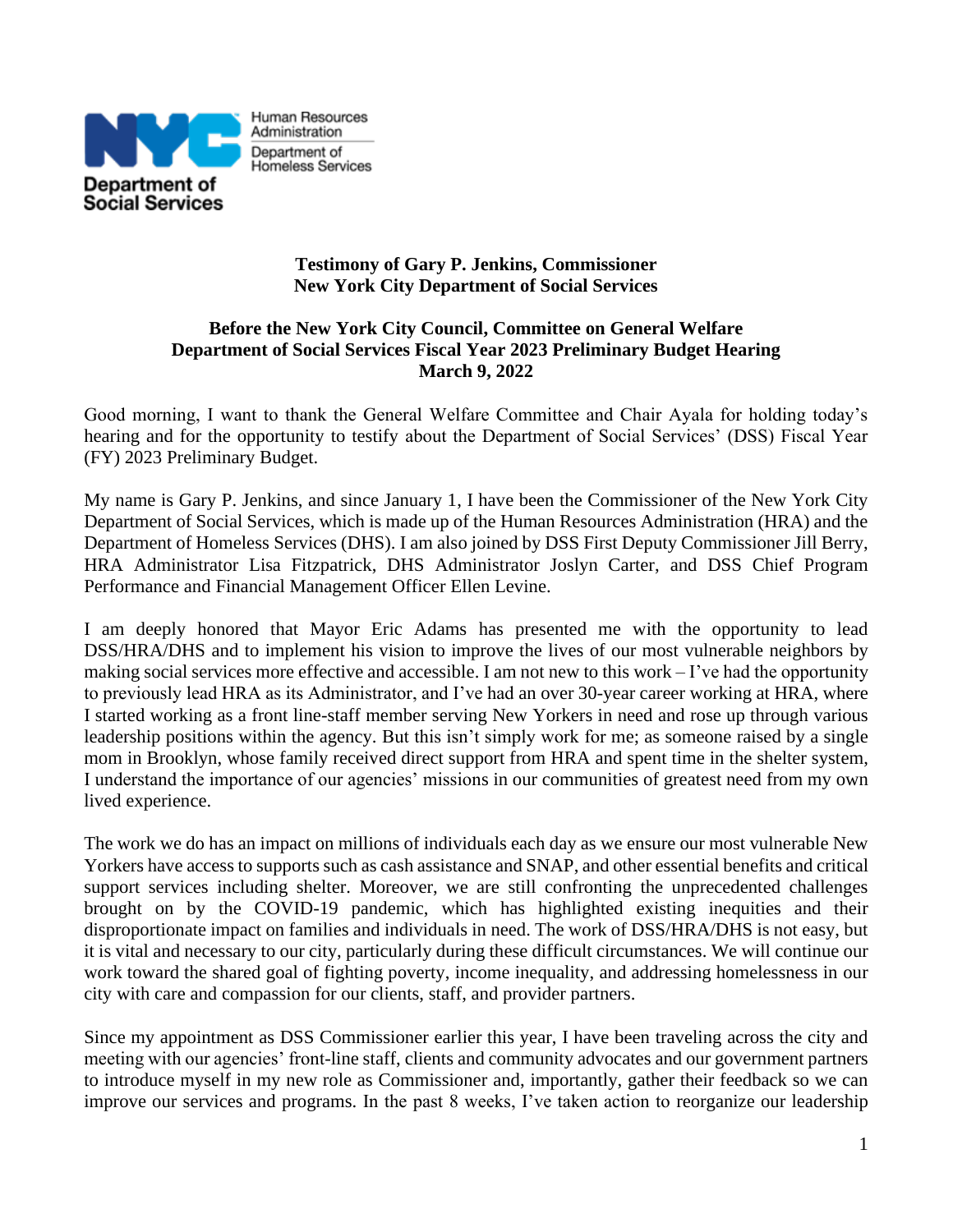and reporting structure to improve our operations and to deliver the best and most effective services to New Yorkers in need, and this work continues.

Now, turning to the budget, I will walk the committee today through our FY23 Preliminary Budget and our priorities, which reflect our commitment to uplift New Yorkers in need. This budget aims to address the long-standing structural barriers facing our clients and implement Mayor Adams' vision to increase access to social service benefits for our most vulnerable neighbors across the five boroughs.

### **HRA – overview and preliminary budget**

The New York City Department of Social Services/Human Resources Administration is the nation's largest social services agency. Each year we assist more than three million New Yorkers through the administration of fourteen public benefit programs. Every day, in all five boroughs, HRA provides essential programs and supports to low-income New Yorkers. In administering these programs, HRA is at the forefront of this Administration's efforts to combat poverty and address homelessness.

With a FY23 Preliminary Budget of \$10.8 billion, consisting of \$8.5 billion in City funds, and a staff headcount of 12,931 positions, 10,079 of which are City funded, HRA serves millions of low-income New Yorkers annually through a broad range of programs to address poverty and income inequality.

The FY23 January Plan includes HRA savings reductions in line with the Mayor's pledge to reduce headcount, as well as savings initiatives, focused on accruals, re-estimates and revenue maximization.

The January Plan includes a reduction of 695 total positions; 633 Medicaid vacancies were eliminated as the result of the multi-year New York State Medicaid takeover and 62 City-funded vacancies were eliminated in non-front-line areas.

The FY22 budget declined by \$26.3 million in City funds and increased in FY23 and out years by \$66.5 million in the January Plan, compared to November. Savings initiatives of \$41.8 million in FY22 and \$8.6 million in FY23 and beyond were offset by new funding for Fair Fares of \$15.5 million in 2022 and \$75 million in 2023. Savings include:

- Accruals in carfare and subsidized employment programs as a result of the pandemic;
- AOTPS savings based on historical spending in IDNYC, HPA and PEU;
- Additional SNAP administration and DV/Title XX revenue; and
- Substance Abuse case management program re-estimate based on caseload levels.

This Preliminary Budget will allow HRA to continue to improve the lives and conditions of New Yorkers in need, through programs and services such as:

- Federal Supplemental Nutrition Assistance Program (SNAP) benefits to fight hunger
	- o SNAP (formerly known as "food stamps") provides food assistance for over 1.68 million low-income New Yorkers including families, people who are aging and people with disabilities. The program helps families and individuals supplement the cost of their diet with nutritious foods.
- Cash Assistance (CA) to meet basic human needs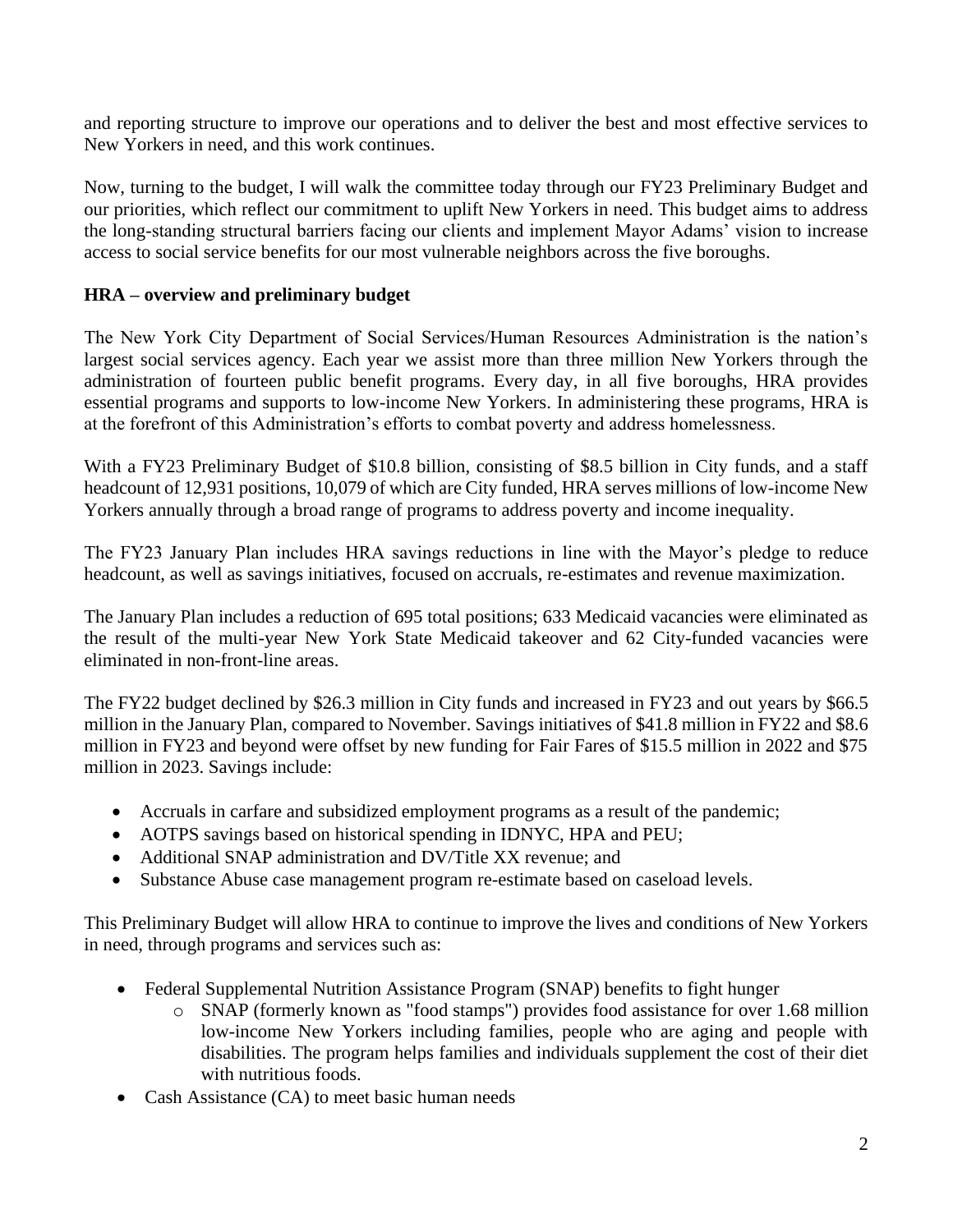- o Eligible families may receive up to 60 months of federally funded cash assistance under the Family Assistance program. Single individuals without children and families who have already received Family Assistance for 60 months may receive benefits under the New York State Safety Net Program. As of January 2022, there were 392,968 unduplicated recipients of recurring Cash Assistance.
- Rental assistance, repayment of arrears, and eviction prevention to improve housing stability and prevent homelessness
	- o Rental assistance programs help New Yorkers experiencing homelessness move out of shelter and into stable housing by providing monthly rent supplements. Since 2014, DSS/HRA and DHS have helped more than 185,000 New Yorkers secure housing or remain in their homes using City rental assistance and federally funded vouchers and public housing units.
	- o Homeless prevention services and aftercare services to families and individuals exiting shelter and transferring to permanent housing are provided through HRA-administered Homebase offices. Low-income New Yorkers at imminent risk of entering the New York City shelter system may be eligible for Homebase services. The agency supported nearly 60,000 rent-burdened households annually pay back rent or utilities during the prior Administration.
	- o Since 2014 through 2021, over 574,000 New Yorkers had received free legal representation or assistance in eviction and other housing-related matters through legal services programs administered by DSS/HRA.
- Home energy assistance
	- o The Home Energy Assistance Program (HEAP) is a federally funded program that helps low-income homeowners and renters pay for utility repairs and heating and cooling costs.
- Education, training and job placement services to assist low-income New Yorkers obtain employment
	- o HRA's Career Services offer Cash Assistance clients opportunities to help them increase their job skills and build a career that will lead to success and financial security. HRA's Career Services works closely with clients to find opportunities that match their skills, needs, and career goals, and help them work toward opportunities to grow and build a successful career.
- Access to public health insurance through the Medicaid Program
	- o HRA's Medical Assistance Program helps New Yorkers who qualify enroll in Medicaid public health insurance programs. HRA accepts applications from residents who are age 65 or over, persons of any age who are living with a disability or blindness, persons who are in receipt of Medicare and are not a parent or caretaker relative of minor children, and former foster young adults under age 26. Other New Yorkers can apply for Medicaid and other public health insurance through the New York State Department of Health portal.
- Support for survivors of domestic violence
	- o Survivors of domestic violence may receive temporary housing, emergency shelter, and supportive services for themselves and their children. All programs provide a safe environment as well as counseling, advocacy, and referral services.
- Services for individuals living with HIV/AIDS
	- o HIV/AIDS Services Administration (HASA) assists individuals with AIDS or HIV illness to live healthier, more independent lives. HASA clients receive ongoing case management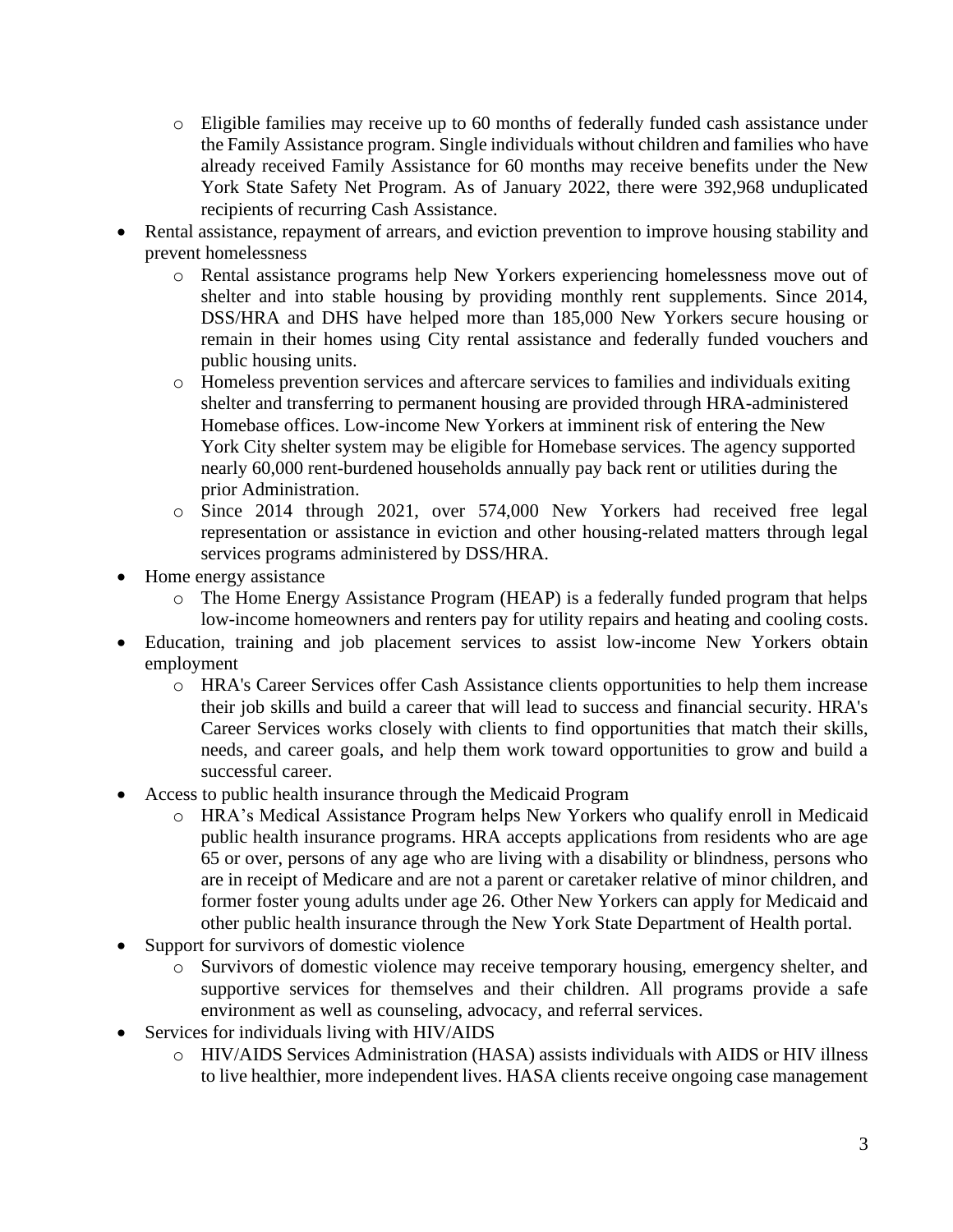and are assigned to a caseworker at one of our HASA centers, located in all 5 boroughs. As of January 2022, the HASA caseload was 33,227.

- Childcare for Cash Assistance employed families and those in work activities to assist low-income families in achieving self-sufficiency by guaranteeing the childcare subsidies needed to maintain employment
	- o Parents and guardians who are employed or engage in work-related activities (required or voluntary), including those in school, are eligible for childcare. If eligible for childcare, parents and guardians have the right to appropriate, affordable, accessible, and suitable childcare.
- Child Support Services (OCSS)
	- o HRA's Office of Child Support Services (OCSS) serves parents (both mothers and fathers) and guardians, regardless of income or immigration status, lifting tens of thousands of New York City children out of poverty every year.
- Adult protective services for adults unable to care for themselves
	- o The Adult Protective Services Program (APS) provides services for physically and/or mentally impaired adults. APS works to help at-risk clients live safely in their homes. APS clients can be referred by anyone.
- Burial assistance services for New Yorkers in need
	- o HRA's Office of Burial Services (OBS) can provide financial assistance to help individuals meet funeral expenses for a deceased low-income New York City resident. This assistance can apply to either funeral expenses that have already been paid, or preapproval for the cost of a planned funeral.
- Home care for seniors and individuals with disabilities
	- o Home Care programs are Medicaid-funded long-term-care programs designed to help eligible elderly or disabled individuals remain safely at home, rather than in a nursing home. As of December 2021, there were 230,411 total homecare cases, the majority of whose care is managed by New York State Department of Health
- Emergency Food Assistance Program (EFAP)
	- o EFAP provides funding to more than 500 soup kitchens and food pantries citywide. In Fiscal Year 2021, EFAP distributed a total of 13,767,104 lbs. of food. The breakdown is as follows: 12,922,338 lbs. of shelf-stable food and 844,716 lbs. of frozen food.
- Fair Fares to provide low-income New Yorkers with assistance for their transportation costs
	- o With the Fair Fares NYC discount, participating New York City residents can receive a 50% discount on either subway and eligible bus fares, or Access-A-Ride. There are currently approximately 271,000 individuals enrolled in the program.
- IDNYC for all New Yorkers, regardless of immigration status
	- o IDNYC is a free municipal identification card for those who may have difficulty obtaining government-issued photo identification. Cardholders also enjoy benefits and discounts offered by businesses and cultural institutions across the five boroughs. There are currently 1.45 million IDNYC cardholders.

HRA employs a diverse workforce dedicated to fighting poverty and improving clients' lives. For background purposes for the Committee, some key facts about HRA's workforce are as follows:

• More than two-thirds of HRA staff work in front-line roles serving clients in all five boroughs;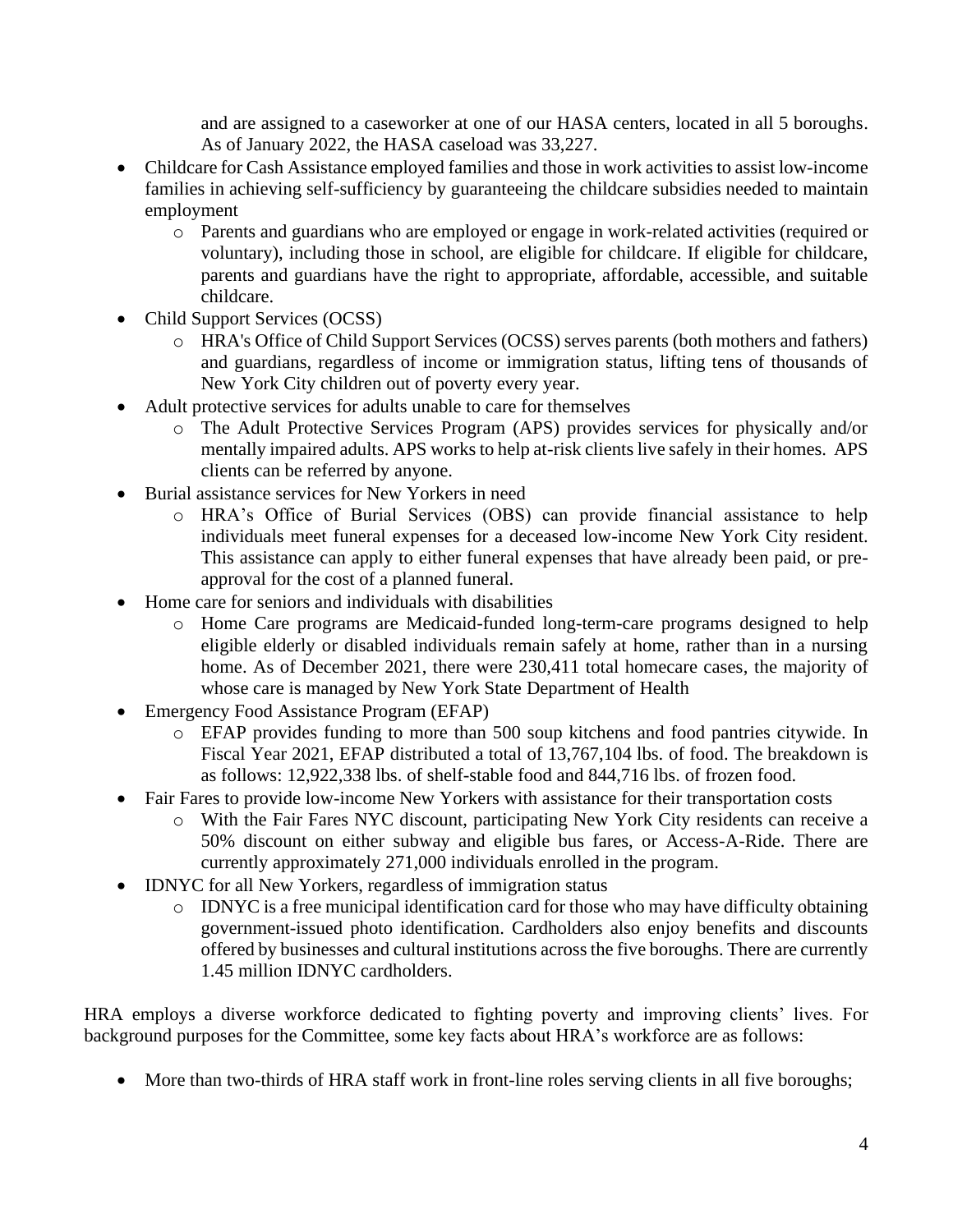- HRA's workforce is diverse: 51% African American; 17% Hispanic; 13% White; 10% Asian; and lastly
- 70% are women.

## **DHS – overview and preliminary budget**

Shifting to homelessness services, with New York City's unique right to shelter mandate, the Department of Homeless Services is committed to preventing and addressing homelessness. As we perform our work, our staff and providers employ many innovative strategies to help families and individuals who are in temporary shelter or are experiencing street homelessness and to help them exit shelter or the streets and to successfully get back on their feet, which we will be summarizing today.

With a FY23 Preliminary Budget of \$2.15 billion, consisting of \$1.33 billion in City funds, and a staff headcount of 1,992 positions, 1,971 of which are City funded, DHS and our providers administer the City's shelters and supports for New Yorkers experiencing homelessness.

In the January Plan, the DHS budget increased from the November Plan by a net of \$86.7 million in FY22 and by \$69.3 million in FY23 and beyond. Savings initiatives of \$45.8 million and \$62.7 million respectively were offset by \$132 million in additional ongoing funding for adult shelter. Savings include \$33 million in FY22 and \$49.4 million in FY23 and beyond due to the successful elimination of hotelbased shelter for families with children, \$2 million in FY22 and \$5 million in the baseline from the elimination of 131 vacant positions and other re-estimates.

In partnership with our nonprofit providers, the mission of DHS is to prevent homelessness when possible, address street homelessness, provide safe temporary shelter and connect New Yorkers experiencing homelessness to suitable housing. We carry out this mission with care and compassion for each client and their circumstances, each and every day across the five boroughs.

DHS works to prevent homelessness before it occurs, reduce street homelessness and assist New Yorkers in transitioning from shelter into permanent housing. We also remain committed to meeting our legal mandates to provide temporary emergency shelter to New Yorkers experiencing homelessness in a caring and compassionate environment. DHS helps New Yorkers experiencing homelessness do more than find a temporary roof over their head – our teams at DHS, in partnership with our nonprofit service network of approximately 75 providers, help these families and individuals access a variety of social services, employment opportunities, work supports and other public benefits, increasing their financial literacy and search for housing, to ensure a seamless transition back to independent living and stability.

As we continue our discussion today, it is important to contextualize the environment in which we do this work.

First, the universe of unstably housed New Yorkers is much larger than the shelter population. The Furman Center's most recent data on housing insecurity presents a universe of almost 500,000 households in NYC that have an income under \$15,000 a year. More than 70% of these households – or about 350,000 households – are severely rent burdened, paying more than 50% of income in rent. Another approximately 450,000 earn less than \$30,000 a year, with more than 50% of these households – about 225,000 - are severely rent burdened. Together, that's approximately 575,000 extremely low-income households paying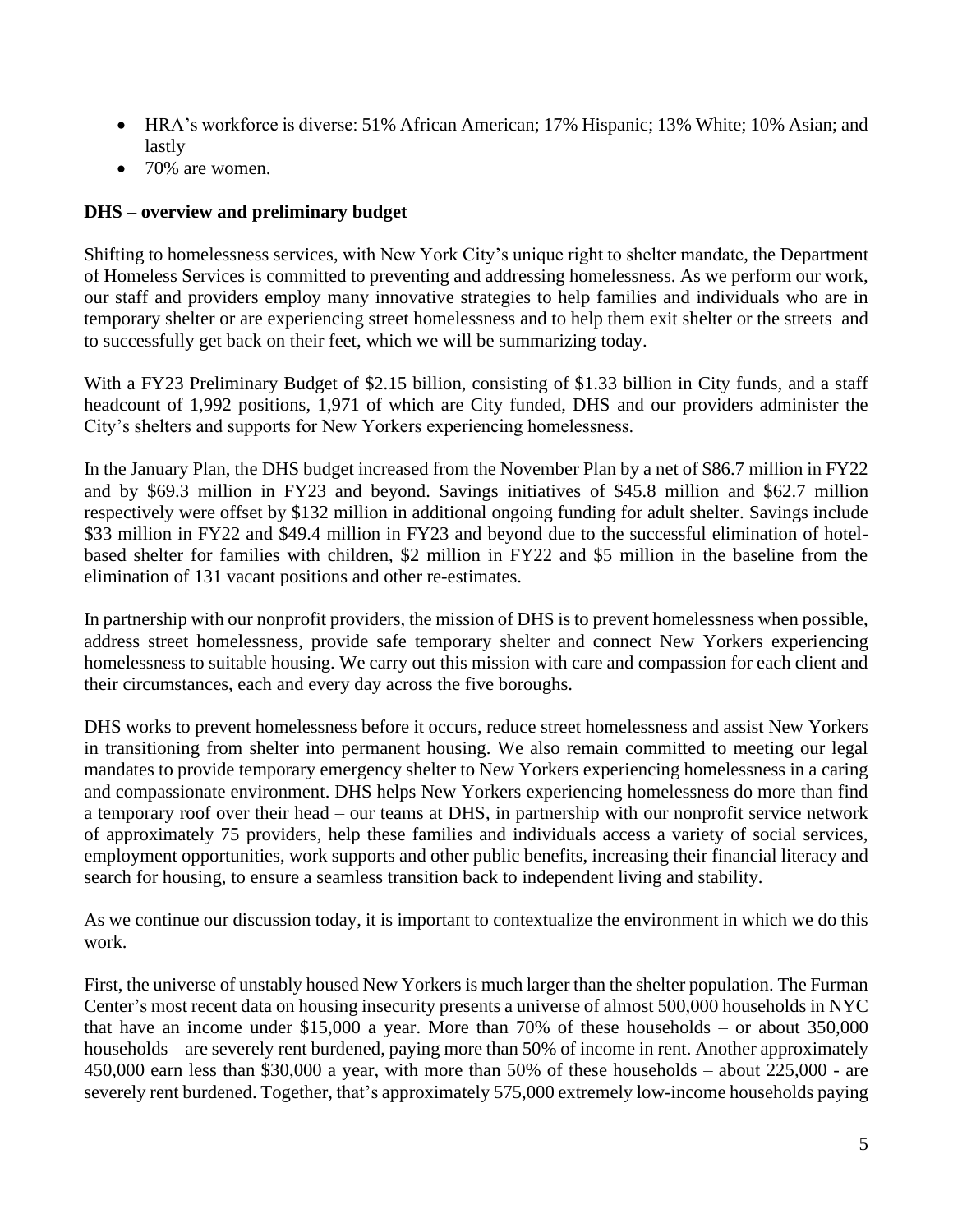more than 50% of income in rent in New York City. Said more simply, approximately half a million households are one unforeseen emergency away from homelessness.

Furthermore, in addition to increases in housing instability our city has seen significant decreases in affordable housing. In the decade between 2005 and 2015, household rents in the city increased by 18.4%, while at the same time incomes failed to keep pace by only increasing by 4.8%. Looking at affordable housing supply, between 1994 and 2012, the city suffered a net loss of about 150,000 rent-stabilized units. As a result, by 2015, the city had only half the housing needed for about three million low-income New Yorkers

These trends, along with factors such as economic inequality, domestic violence, overcrowding, housing evictions, untreated mental health challenges and inadequate discharge planning from mental health institutions have resulted in homelessness and displacement across the five boroughs over the past decades.

Second, the vast majority of people experiencing homelessness in New York City are sheltered indoors across our shelter system because we have a right to shelter. This is a major contrast when we consider other jurisdictions across the nation, especially on the West Coast, where the proportion of unsheltered individuals experiencing homelessness on the streets is exponentially higher than in New York City. New York City's unique right to shelter is codified in State and local law and the scope of services has developed over many years as a result of legal and legislative action as well as City policy.

Over the years, efforts have been undertaken to transform and improve the shelter system to help New Yorkers get back on their feet. These contributions have accumulated over time, resulting in the transformed and reformed shelter system that we see today. For example, after much effort and consultation, the framework for siting shelters has improved over time, with a focus on each community playing a role, and it is my goal that over the course of my tenure we will see a more equitable distribution of shelters across the city, community engagement, and maintain New Yorkers experiencing homelessness as close as possible to their network of supports, whether it be their schools, healthcare and place of work. Moreover, our DHS staff and providers have worked to change the practice and culture of continuously working under emergency, to an agency that responds to emergencies efficiently and compassionately.

Under the Adams Administration, we look forward to advancing these reforms as we work to shelter vulnerable New Yorkers and help them transition into stable housing. As the Mayor stated, we understand the challenges of bringing shelters to communities, particularly the challenges that arise when we try to shelter black and brown single adults in our city. We also have to acknowledge, and act upon, the fact that many communities across the city haven't shouldered the responsibility of having local shelters to support their neighbors who may be experiencing homelessness. This needs to change as we all must take on the responsibility of supporting and lending a hand to our fellow New Yorkers in need. We look forward to working with Chair Ayala, General Welfare Committee members, the Council at-large and stakeholders across the city to ensure we maintain a shelter system across the city in all communities and helps our neighbors experiencing homelessness recover and get on a path towards stability.

Much like HRA, the DHS workforce is made up of diverse employees dedicated to serving New Yorkers in need: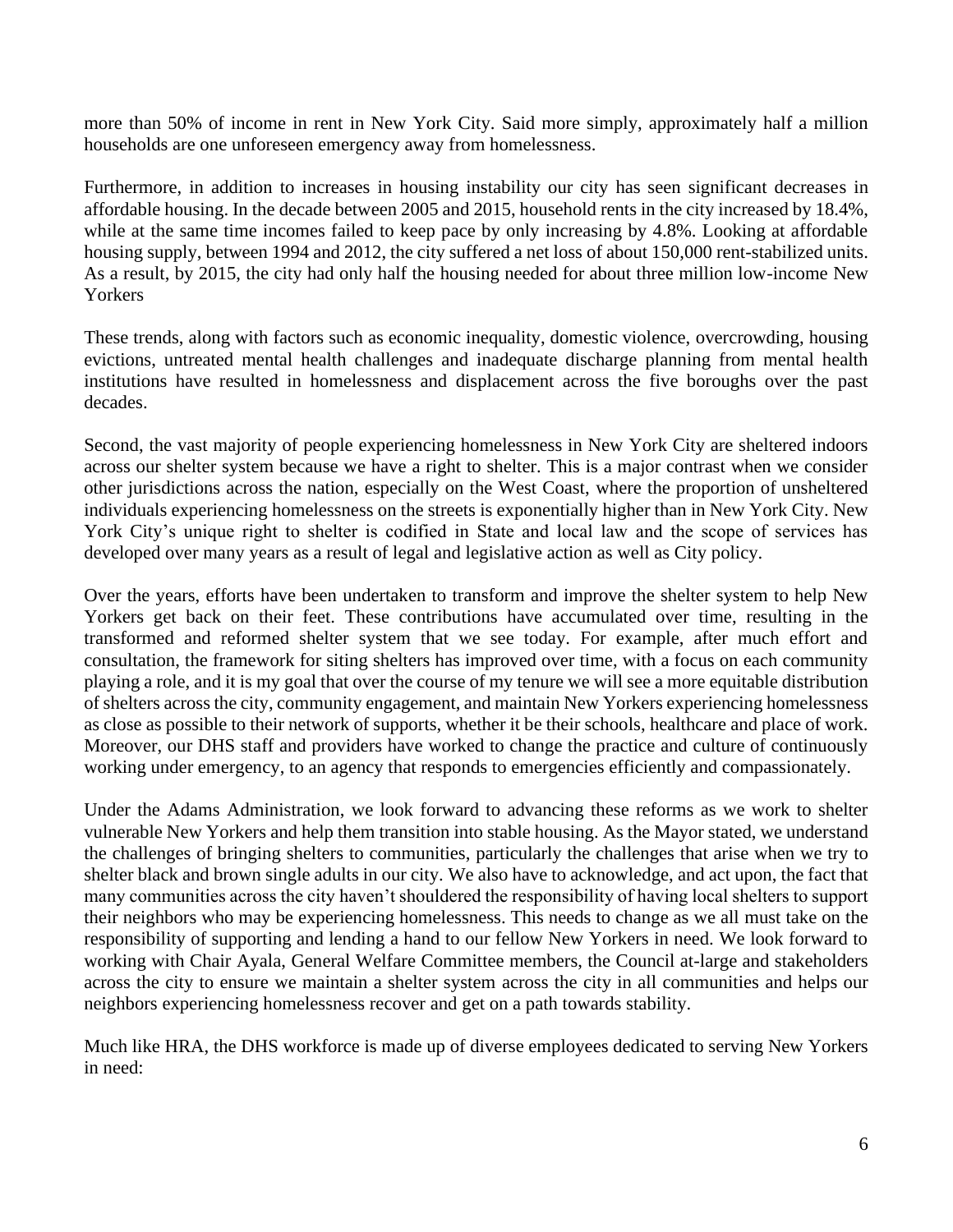- 78% of DHS staff work in front-line roles serving clients in all five boroughs;
- With an average tenure of 10 years, many of our DHS staff dedicate much of their careers to public service;
- DHS's workforce is diverse: 55% African American; 18% Hispanic; 9% White; 4% Asian; and
- 50% are women.

#### **Recovering from COVID-19**

Two years into this unprecedented crisis, the COVID-19 pandemic continues to be a part of our everyday work, and we continue to ensure our clients and families have the resources to recover and succeed. I would also like to take a moment to thank and acknowledge the work of our dedicated staff and providers, particularly our front-line staff, who have worked throughout the height of the pandemic serving New Yorkers and continue to this day. I am so proud to work with such devoted and compassionate public servants and to represent them here today.

HRA took several steps to ensure program continuity during and throughout the pandemic. These program reforms and pivots were meant to ensure that no vulnerable New Yorker was turned away from the public benefits they needed to get through the health emergency and economic downturn.

It is our goal to improve client access by transitioning from using only in person interviews as part of the Cash Assistance application requirement, and shift to allow for these interviews to occur by telephone at the client's choice, just as we are permitted to offer SNAP clients pursuant to federal and State waivers that we previously received. At the start of the pandemic, DSS/HRA was granted a state waiver, and in a week's time, the agency was able to promptly set up a system for New Yorkers to apply for Cash Assistance online and conduct their interview by phone. This was possible by following the effective blueprint developed in pioneering remote access for SNAP via Access HRA. We are happy to report that, following the passage of a new state law we advocated for, this remote Cash Assistance option has been made permanent, meaning that clients can conduct all business online and by telephone, which consequently helps free up resources at HRA centers which can be focused on New Yorkers with the highest need.

As you well know, the pandemic also brought further strains to New Yorkers' housing stability and ability to pay rent. DSS/HRA had developed a multi-pronged approach to support at-risk tenants through programs providing legal services, rental support, homeless prevention assistance and several other supports. These existing programs allowed us to quickly mobilize and respond to the quickly evolving needs of tenants during the pandemic.

A critical service worth highlighting is the City's groundbreaking Right to Counsel program, operated by DSS's Office of Civil Justice (OCJ). In partnership with the Council, New York City made history by becoming the first city in the nation to enact a law ensuring that all tenants facing eviction in housing court or in administrative termination of tenancy proceedings in public housing have access to free legal services. This program has dramatically changed the landscape of housing justice and helped tip the scales to benefit tenants at risk of eviction and further displacement.

As we reported to the Council earlier in the year, we are making real and substantial progress in increasing access to housing justice through the Right to Counsel program, which is now implemented citywide in